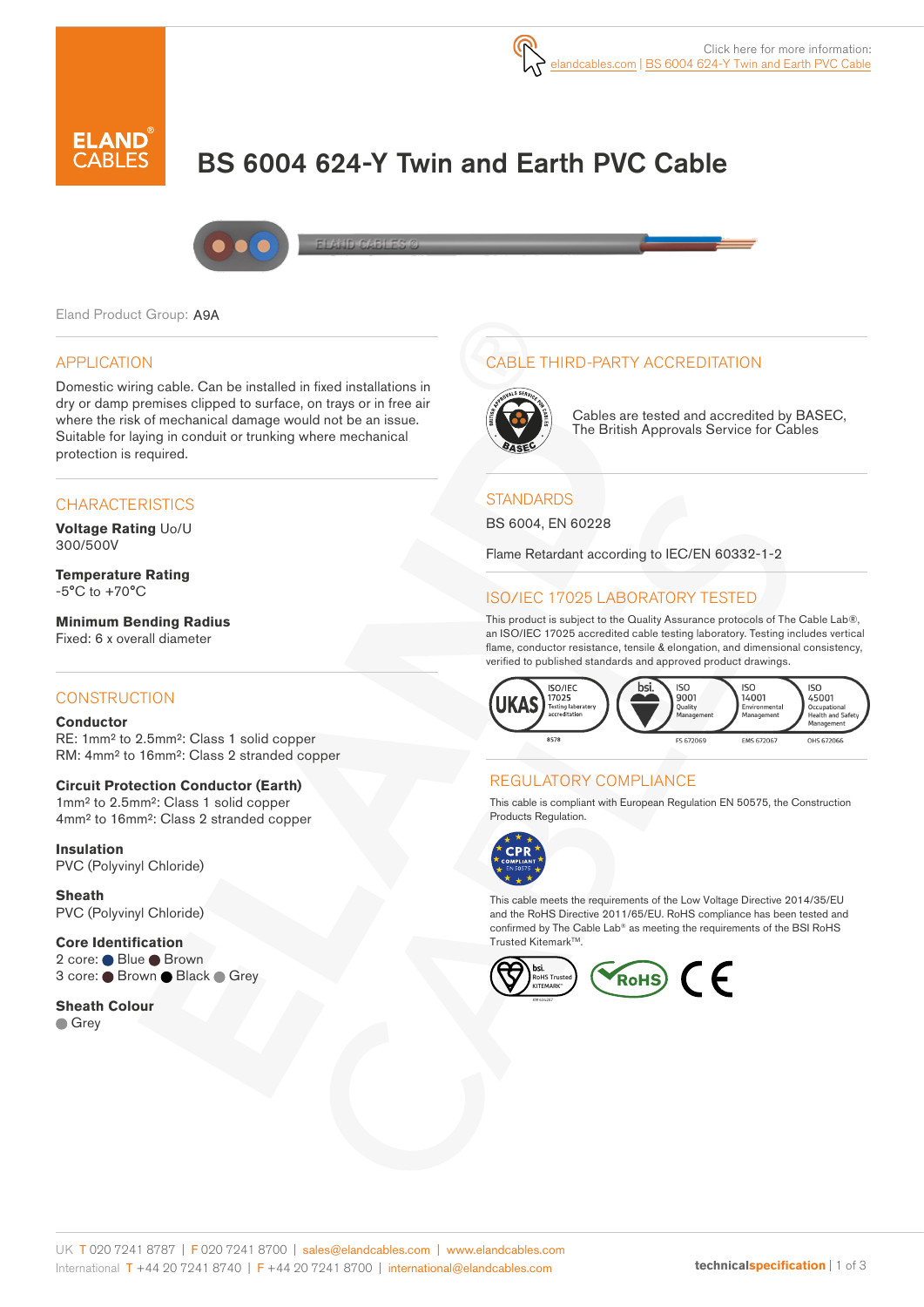# DIMENSIONS

| ELAND PART NO. | NO. OF<br><b>CORES</b> | <b>NOMINAL CROSS</b><br><b>SECTIONAL AREA</b><br>mm <sup>2</sup> | <b>NOMINAL THICKNESS</b><br>OF INSULATION<br>mm | <b>NOMINAL OVERALL</b><br><b>DIAMETER</b><br>mm | NOMINAL OVERALL<br><b>DIAMETER</b><br>mm | NOMINAL OVERALL<br><b>DIAMETER</b><br>mm | NOMINAL OVERALL<br><b>DIAMETER</b><br>mm | <b>NOMINAL</b><br><b>WEIGHT</b><br>kg/km |
|----------------|------------------------|------------------------------------------------------------------|-------------------------------------------------|-------------------------------------------------|------------------------------------------|------------------------------------------|------------------------------------------|------------------------------------------|
| A9A2010GR      | $\overline{2}$         |                                                                  |                                                 |                                                 | 0.6                                      | 0.9                                      | $4.35 \times 7.95$                       | 68                                       |
| A9A2015GR      | $\overline{2}$         | 1.5                                                              |                                                 |                                                 | 0.7                                      | 0.9                                      | $4.85 \times 8.9$                        | 87                                       |
| A9A2025GR      | $\overline{2}$         | 2.5                                                              |                                                 | 1.5                                             | 0.8                                      |                                          | $5.65 \times 10.65$                      | 120                                      |
| A9A2040GR      | $\overline{2}$         | $\overline{4}$                                                   | $\mathfrak{D}$                                  | 1.5                                             | 0.8                                      |                                          | $6.3 \times 11.95$                       | 172                                      |
| A9A2060GR      | $\overline{2}$         | 6                                                                | $\mathbf{2}$                                    | 2.5                                             | 0.8                                      | 1.1                                      | $7.1 \times 13.7$                        | 235                                      |
| A9A210GR       | $\overline{2}$         | 10                                                               | $\mathfrak{D}$                                  | $4^*$                                           |                                          | 1.2                                      | $8.7 \times 17.25$                       | 373                                      |
| A9A216GR       | $\overline{2}$         | 16                                                               | $\mathbf{2}$                                    | $6*$                                            |                                          | 1.3                                      | $9.85 \times 20$                         | 530                                      |
| A9A3010GR      | 3                      |                                                                  |                                                 |                                                 | 0,6                                      | 0.9                                      | $4.35 \times 9.8$                        | 91                                       |
| A9A3015GR      | 3                      | 1.5                                                              |                                                 |                                                 | 0.7                                      | 0.9                                      | $4.85 \times 11.2$                       | 115                                      |

\*Class 2 conductors only

# **CONDUCTORS**

Class 1 Solid Conductors for Single Core and Multi-Core Cables

| NOMINAL CROSS<br><b>SECTIONAL AREA</b><br>mm <sup>2</sup> | MAXIMUM RESISTANCE OF CONDUCTOR AT 20°C<br>ohms/km<br><b>Plain Wires</b> |
|-----------------------------------------------------------|--------------------------------------------------------------------------|
|                                                           | 18.                                                                      |
| 1.5                                                       | 12.1                                                                     |
| 2.5                                                       | 7.41                                                                     |

The above table is in accordance with BS EN 60228 (previously BS 6360)

### Class 2 Stranded Conductors for Single Core and Multi-Core Cables

| NOMINAL CROSS<br>SECTIONAL AREA | MINIMUM NO. OF WIRES IN CONDUCTOR | MAXIMUM RESISTANCE OF CONDUCTOR AT 20°C<br>ohms/km |  |
|---------------------------------|-----------------------------------|----------------------------------------------------|--|
| mm <sup>2</sup>                 |                                   | <b>Annealed Copper Conductor</b>                   |  |
|                                 | Circular                          | Plain Wires                                        |  |
| 4                               | π                                 | 4.61                                               |  |
| 6                               |                                   | 3.08                                               |  |
| 10                              |                                   | 1.83                                               |  |
| 16                              |                                   | 1.15                                               |  |

The above table is in accordance with EN 60228